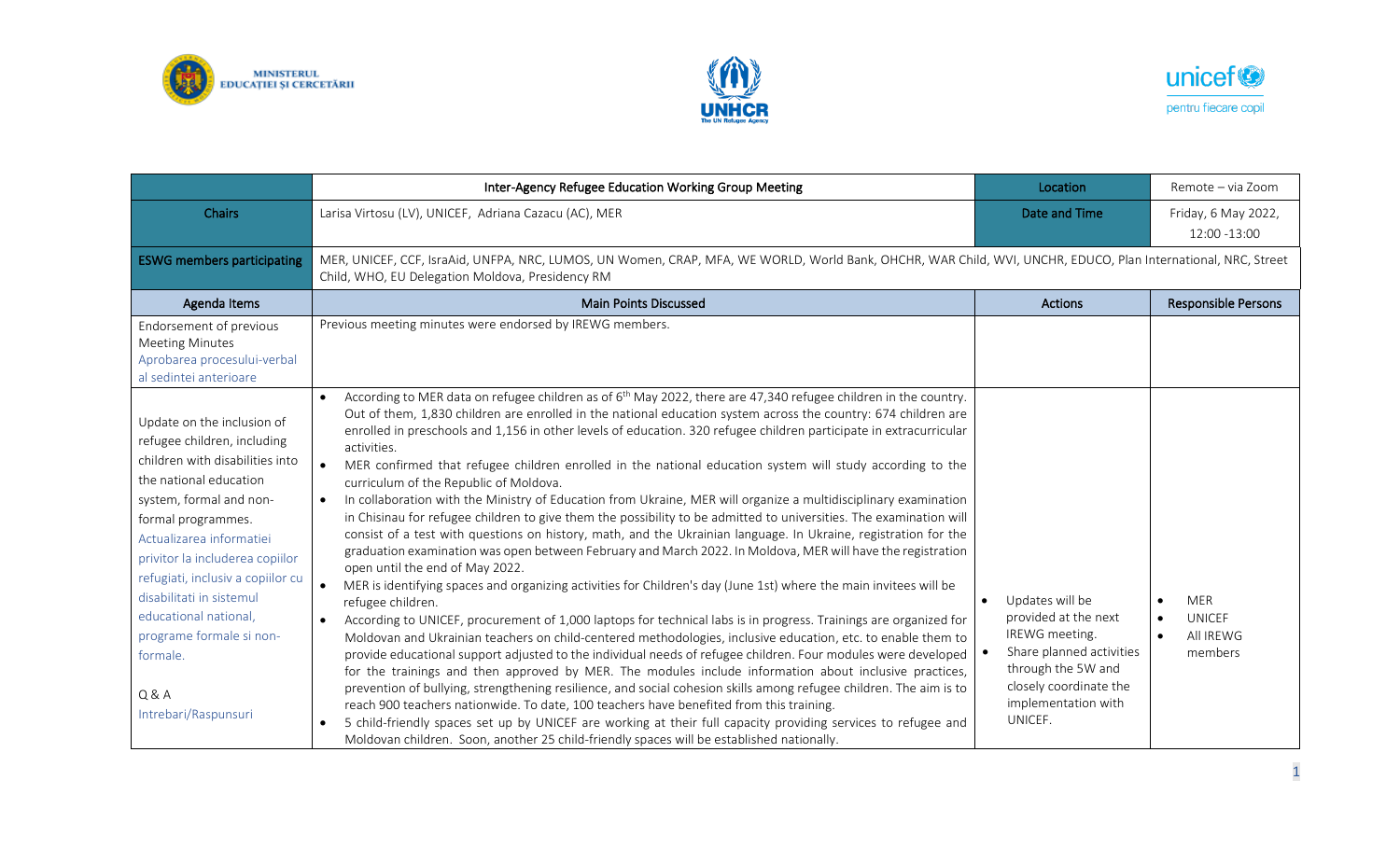





| Update on the ongoing rapid<br>needs assessment and<br>training on the coordination<br>of education in emergencies<br>Actualizarea informatiei<br>privitor la evaluarea rapida a<br>necesitatilor copiilor refugiati<br>in educatie si istruirilor<br>privitor coordonarea<br>educatiei in situatii de<br>urgenta | UNICEF has also established 5 adolescent-friendly spaces which helped to reach about 7,000 refugee adolescents<br>$\bullet$<br>and youth and engage them in various non-formal activities. A mobile team was set up to serve the refugee<br>adolescents in the vicinity of Chisinau.<br>UNFPA provided updates on the Orange Safe Spaces established in refugee placement centers, where refugees<br>$\bullet$<br>can find laptops with good internet connections to be able to connect to the Ukrainian learning media platforms.<br>UNFPA will open additional Orange Safe Spaces in vocational schools in Criuleni and Nisporeni, in the campus of<br>Technical University on Florilor and Studentilor street, in ARTICO, in UTA Gagauzia and in Palanca. It is expected<br>that refugee children and youth, even those who are staying with families, can be easily reached through<br>activities in youth centers (44 centers) and youth-friendly health centers.<br>UNFPA in partnership with ProDidactica launched a series of activities with focus on technical vocational<br>$\bullet$<br>education, mostly on the development of a continuous training program for teachers. This program will provide<br>40 lessons for the social inclusion of refugee youth. The training will be organized in June 2022.<br>The rapid needs assessments (RNA) process has started, the first results will be available in the beginning of June<br>2022. 600 families with school-age children will be interviewed face-to-face. The RNA will be conducted by<br>IsraAID (INGO) in partnership with a local NGO, CBS Research.<br>Based on the findings and recommendations of the RNA, the Refugee Response Plan for Education will be revised.<br>$\bullet$<br>This is a live document continuously updated to reflect the newly identified needs of refugee children.<br>The training on EiE coordination was organized jointly by UNICEF and UNHCR and was a great success benefitting<br>$\bullet$<br>30 participants. This training allowed participants to strengthen their knowledge and skills in coordination and<br>information management to support the refugee response in Moldova. | UNICEF will share a list of<br>child and adolescent<br>friendly spaces.<br>Once the results are<br>available, the RNA will<br>be shared with IREWG<br>members. | $\bullet$ UNICEF                                                |
|-------------------------------------------------------------------------------------------------------------------------------------------------------------------------------------------------------------------------------------------------------------------------------------------------------------------|--------------------------------------------------------------------------------------------------------------------------------------------------------------------------------------------------------------------------------------------------------------------------------------------------------------------------------------------------------------------------------------------------------------------------------------------------------------------------------------------------------------------------------------------------------------------------------------------------------------------------------------------------------------------------------------------------------------------------------------------------------------------------------------------------------------------------------------------------------------------------------------------------------------------------------------------------------------------------------------------------------------------------------------------------------------------------------------------------------------------------------------------------------------------------------------------------------------------------------------------------------------------------------------------------------------------------------------------------------------------------------------------------------------------------------------------------------------------------------------------------------------------------------------------------------------------------------------------------------------------------------------------------------------------------------------------------------------------------------------------------------------------------------------------------------------------------------------------------------------------------------------------------------------------------------------------------------------------------------------------------------------------------------------------------------------------------------------------------------------------------------------------------------------------------------------------------|----------------------------------------------------------------------------------------------------------------------------------------------------------------|-----------------------------------------------------------------|
| Follow-up on the mission of<br><b>Education Cannot Wait</b><br>Rezultatele misiunii<br>"Education Cannot Wait"                                                                                                                                                                                                    | UNICEF updated the IREWG group members on the results of the recent mission of the Education Cannot Wait<br>$\bullet$<br>(ECW) Secretariat in Moldova which led to a grant application of 1.5 million USD for the First Emergency Response<br>(FER) for Moldova. To obtain the ECW grant, a grantee should be identified to write a project proposal and submit<br>it to the ECW by 20 May 2022. The grantee will be responsible for the grant management, coordination of the<br>implementing agencies including national/international NGOs, and reporting. The ECW funding will be allocated<br>according to the priorities set in the Refugee Response Plan for Education.<br>Even though UNICEF and UNCHR initially volunteered to be the grant agents for this ECW grant, UNCHR<br>highlighted UNICEF Moldova's large scale of activities implemented in education in emergencies, and                                                                                                                                                                                                                                                                                                                                                                                                                                                                                                                                                                                                                                                                                                                                                                                                                                                                                                                                                                                                                                                                                                                                                                                                                                                                                                     | UNICEF and UNCHR will<br>be grant agents for<br>ECW grant.                                                                                                     | <b>UNICEF</b><br>$\bullet$<br><b>IREWG Members</b><br>$\bullet$ |